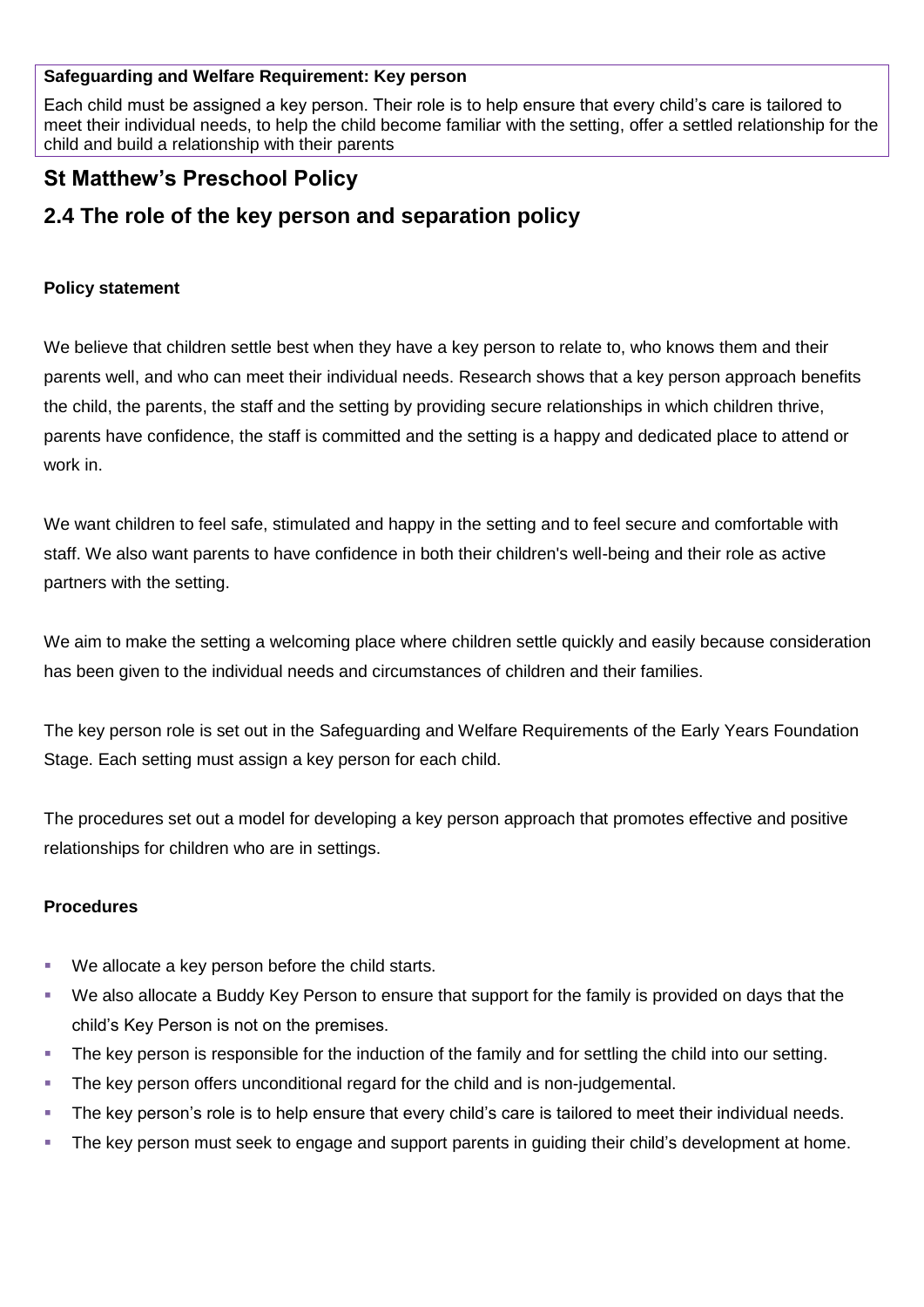- The key person acts as the key contact for the parents and has links with other carers involved with the child, such as a childminder, and co-ordinates the sharing of appropriate information about the child's development with those carers.
- The key person is responsible for progress records and for sharing information on a regular basis with the child's parents to keep those records up-to-date, reflecting the full picture of the child in our setting and at home.
- We promote the role of the key person as the child's primary carer in our setting, and as the basis for establishing relationships with other staff and children.

### *Settling-in/Separation policy*

- During the half-term before a child is enrolled, we provide opportunities for the child and his/her parents to visit the setting.
- We allocate a key person to each child and his/her family before she/he starts to attend; the key person welcomes and looks after the child and his/her parents at the child's first session and during the settling-in process, she is supported by the Buddy Key Person.
- We may offer a home visit by a manager, to ensure all relevant information about the child can be made known.
- When a child starts to attend, we explain the process of settling-in with his/her parents and jointly decide on the best way to help the child to settle into the setting.
- Recognising the unique child, we tailor make the separation policy to each child and if appropriate we encourage the parent/carer or close relative, to stay for most of the session during the first week, gradually taking time away from their child, increasing this as and when the child is able to cope.
- Younger children may take longer to settle in, as may children who have not previously spent time away from home. Children who have had a period of absence may also need their parent to be on hand to resettle them.
- We judge a child to be settled when they have formed a relationship with a member of staff. For example, the child looks for the staff member when he/she arrives, goes to them for comfort and seems pleased to be with them. The child is also familiar with where things are and is pleased to see other children and participate in activities.
- When parents leave, we ask them to say goodbye to their child and explain that they will be coming back, and when.
- We recognise that some children will settle more readily than others but that some children who appear to settle rapidly are not ready to be left.
- We liaise with parents/carers both during and after the session, where appropriate, to reassure them how the child coped with the session.